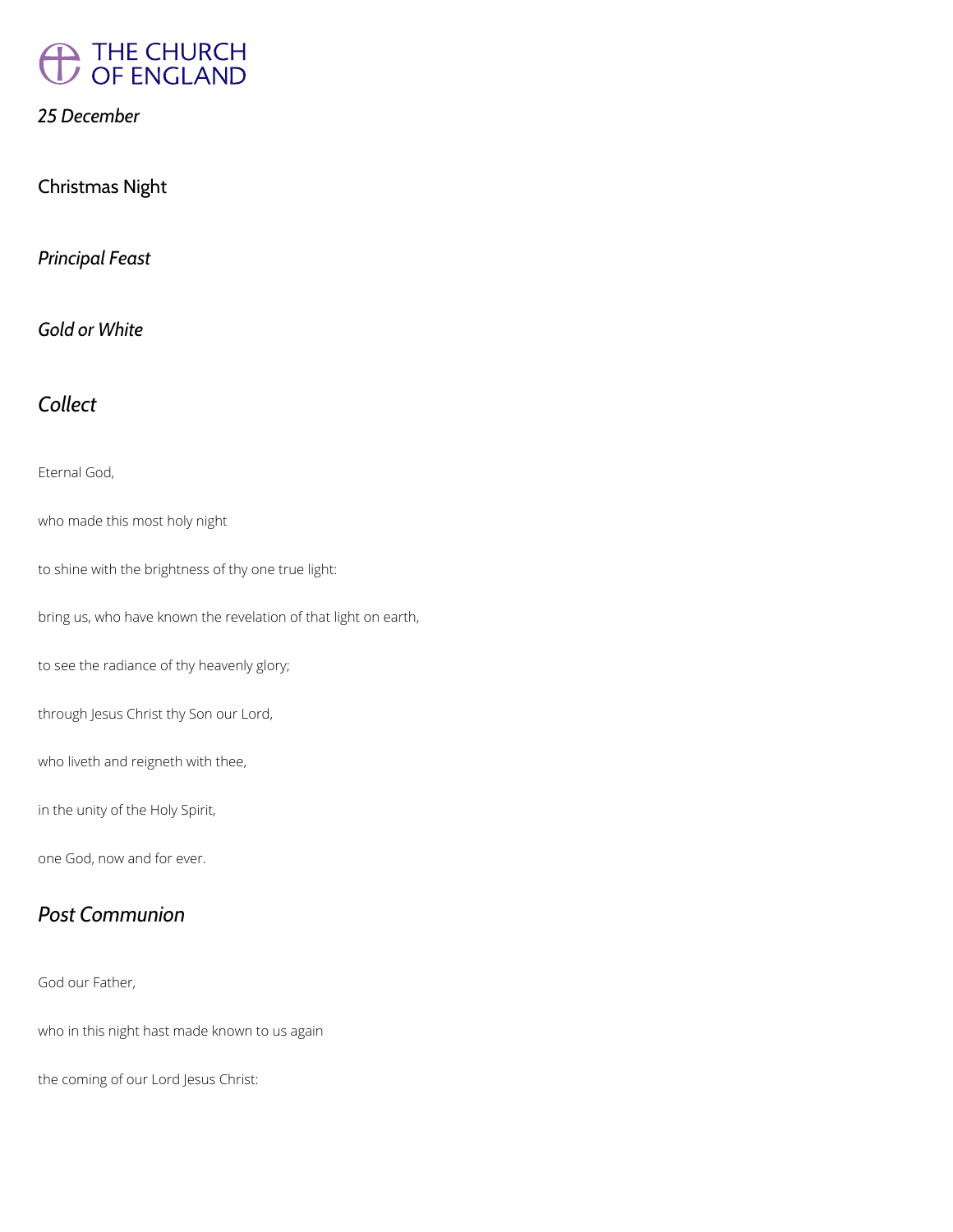confirm our faith and fix our eyes on him

until the dawning of the day

when Christ the Morning Star shall rise in our hearts;

to whom be glory both now and for ever.

# Christmas Day

*25 December*

## *Principal Feast*

*Gold or White*

# *Collect*

Almighty God,

who hast given us thy only-begotten Son

to take our nature upon him

and as at this time to be born of a pure virgin:

grant that we, being regenerate

and made thy children by adoption and grace,

may daily be renewed by thy Holy Spirit;

through Jesus Christ thy Son our Lord,

who liveth and reigneth with thee and the same Spirit,

now and for ever.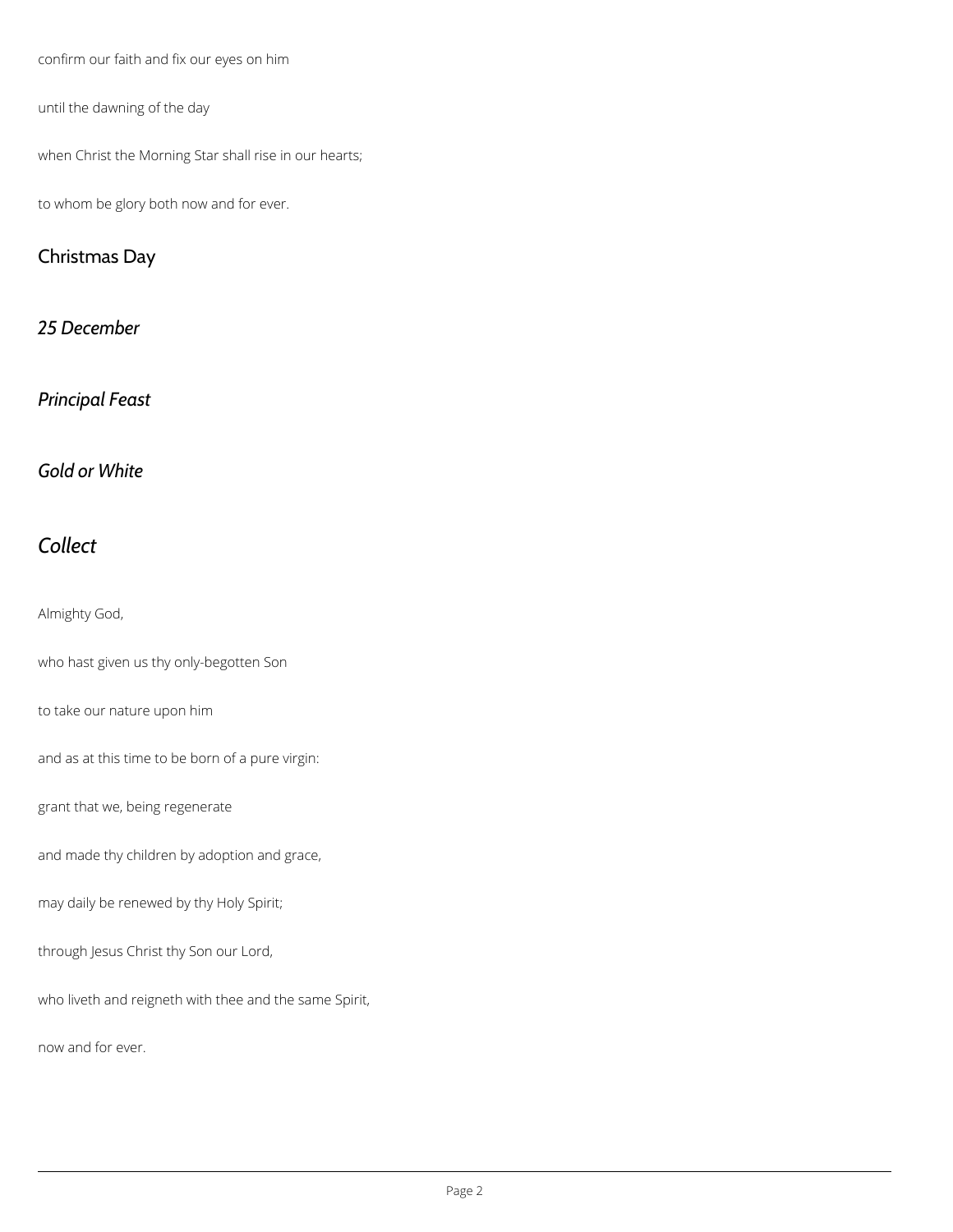# *Post Communion*

O God our Father,

whose Word hath come among us

in the Holy Child of Bethlehem:

grant that the light of faith may illumine our hearts and shine in all our words and deeds;

through him who is Christ the Lord.

#### The First Sunday of Christmas

#### *White*

*When the Festival of the Naming and Circumcision of Jesus, falling on a Sunday, is transferred to Monday 2 January, the Sunday is kept as the Second Sunday of Christmas but this provision is used.*

*This provision is not used on weekdays after 5 January.*

# *Collect*

Almighty God,

who hast wonderfully created us in thine own image

and hast yet more wonderfully restored us

through thy Son Jesus Christ:

grant that, as he came to share in our humanity,

so we may share the life of his divinity;

who liveth and reigneth with thee,

in the unity of the Holy Spirit,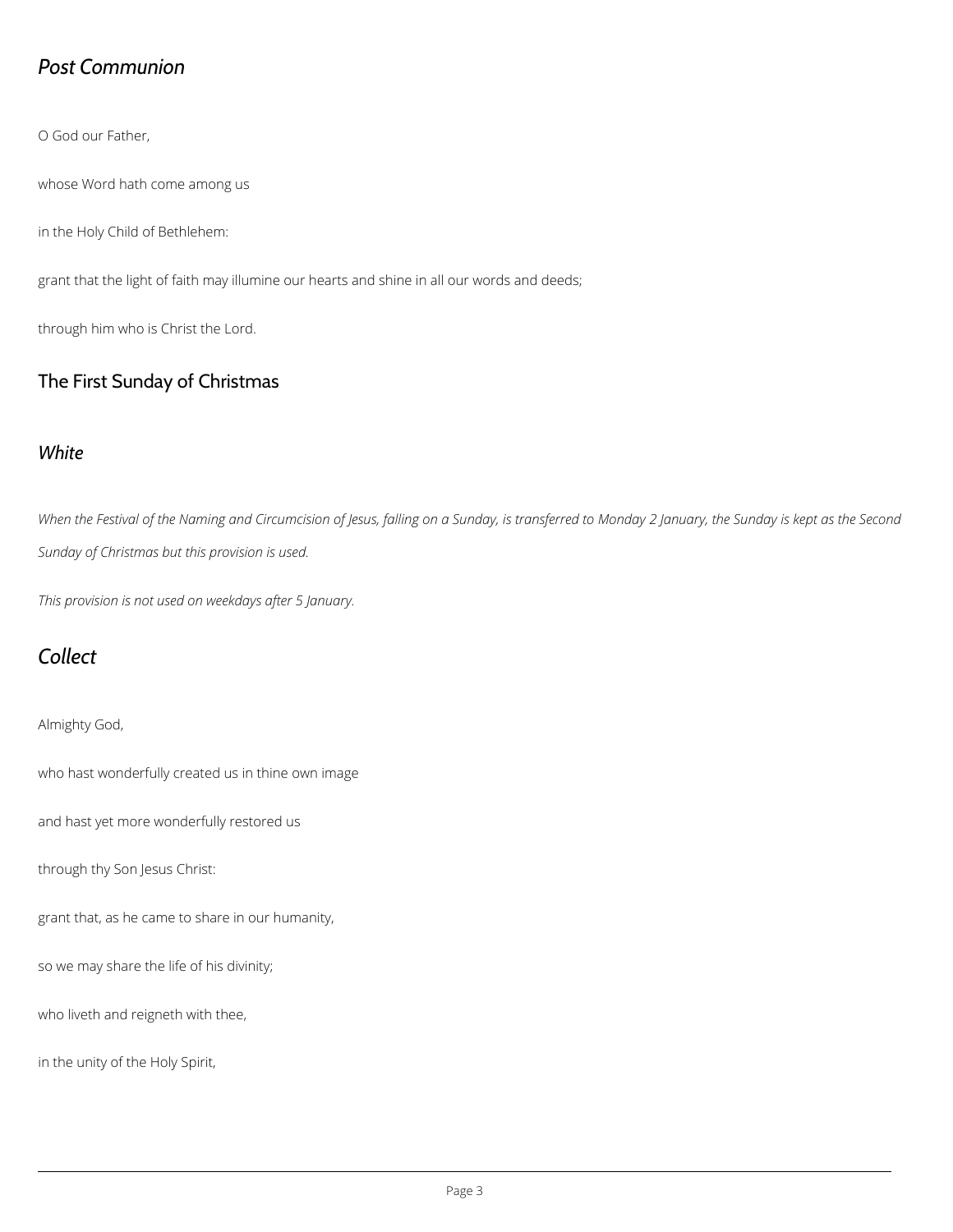one God, now and for ever.

# *Post Communion*

Heavenly Father,

whose blessed Son shared at Nazareth the life of an earthly home:

grant to thy Church grace to live as one family,

united in love and obedience,

and at the last bring us all to our home in heaven;

through Jesus Christ our Lord.

#### The Second Sunday of Christmas

#### *White*

*When the Festival of the Naming and Circumcision of Jesus, falling on a Sunday, is transferred to Monday 2 January, the Sunday is kept as the Second Sunday of Christmas but the provision for the First Sunday of Christmas is used.*

*This provision is not used on weekdays after 5 January.*

# *Collect*

Almighty God,

who in the birth of thy Son

and revealed to us the fullness of thy love:

help us so to walk in his light and dwell in his love

that we may know the fullness of his joy;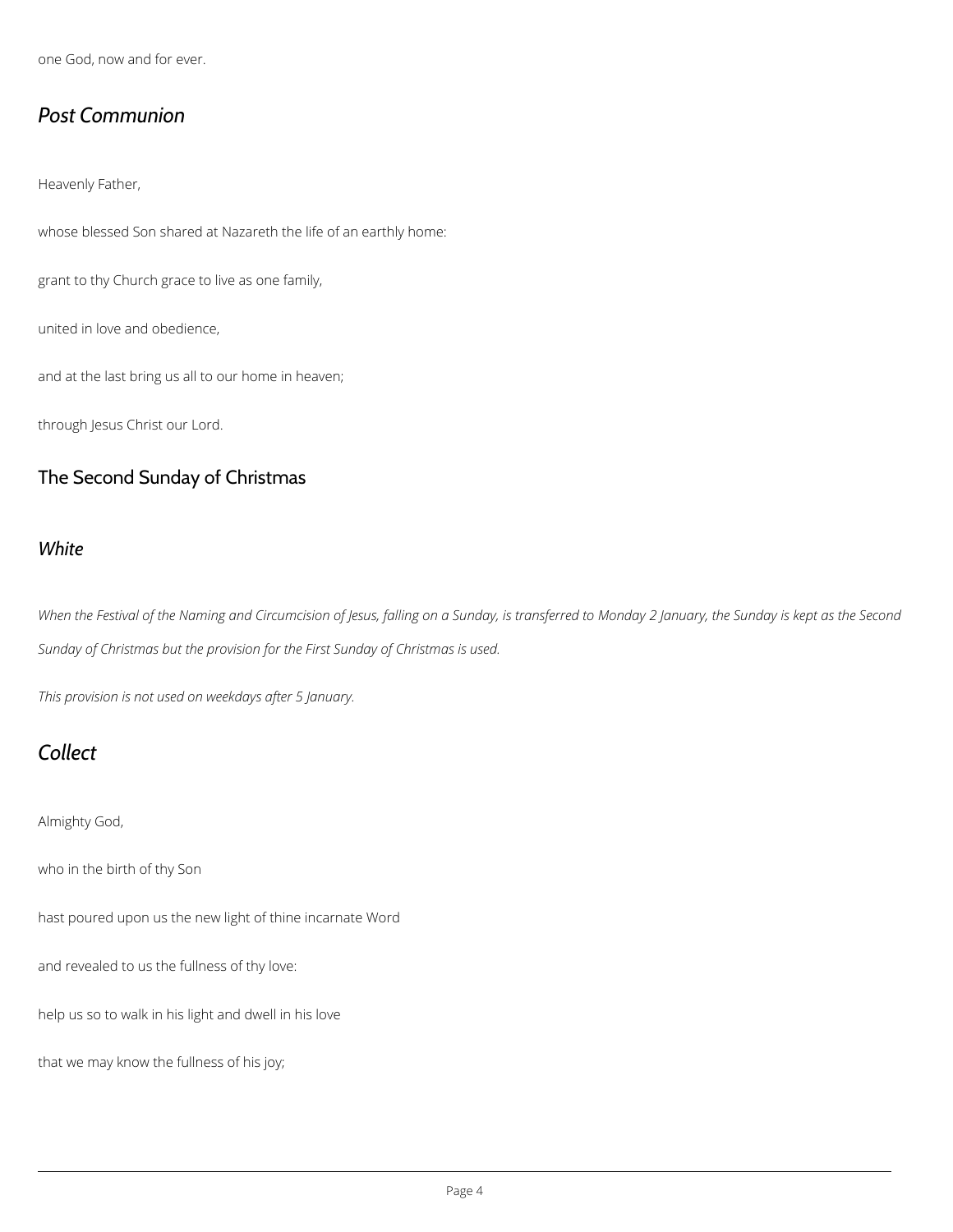who liveth and reigneth with thee,

in the unity of the Holy Spirit,

one God, now and for ever.

### Post Communion

All praise to thee,

almighty God and heavenly king,

who hast sent thy Son into the world

to take our nature upon him

and to be born of a pure virgin:

grant that, as we are born again in him,

so he may continually dwell in us

and reign on earth as he reigneth in heaven,

now and for ever.

Common Worship: Services and Prayers for the Church of England, material from which is inc is copyright  $\hat{\mathbb{A}}$  Oxerchbishops' 2000 Qun and publish held reby House Publishing

Copy to clipboard Glowing cross in church

Image not found or type unknown

#### [Related Resources](https://www.churchofengland.org/prayer-and-worship/worship-texts-and-resources/common-worship/churchs-year)

Texts and Resources for The Church's Year

Main Volume

Image not found or type unknown

[Buy the Book](https://www.chpublishing.co.uk/category/christian-books/common-worship-and-liturgy-1378)

Common Worship books are available from Church House Publishing